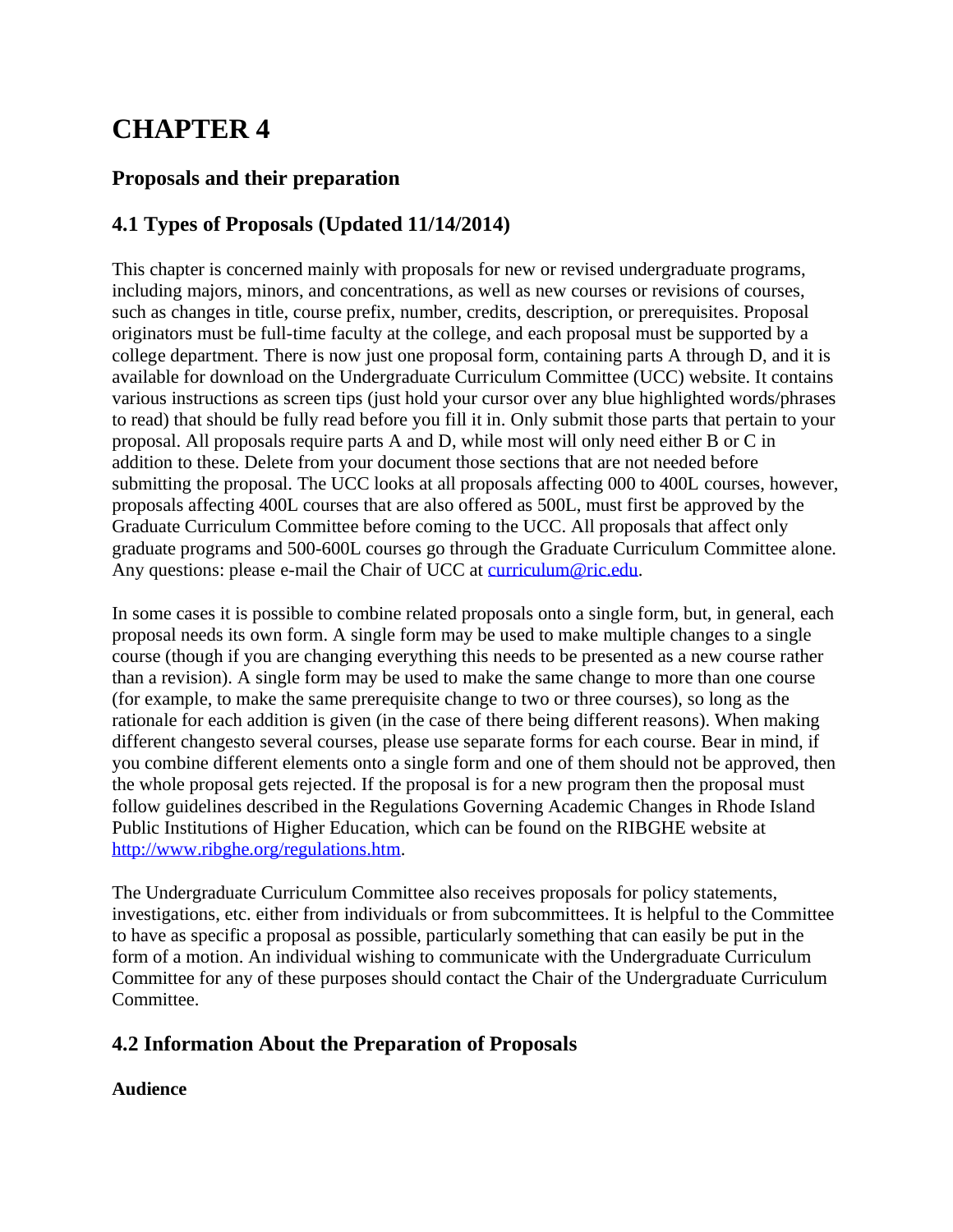Proposers should remember that the audience for the proposal, initially members of the UCC (but then students, advisors, Records Office, and Publishing Service personnel) may not be experts in your field of study, so please pitch your explanation at a level appropriate for the readership, to whom it needs to make sense. A clear and compelling "curricular rationale" for why you are making this proposal is key, and is the first thing the committee considers.

#### **Filling Out the Form**

Use the current form that is available on the UCC website and **not** an older version. It is a single form that has different parts, and the type of proposal will determine which of these parts you need to include. Delete any sections that have not been used. Follow the explanations given on the form under various screen tips—these are indicated by blue highlighted words and phrases that create pop up text boxes when you hold your cursor over them. The proposal form is a Microsoft Word document (.doc or .docx). It is designed to be downloaded, completed electronically, then saved as a Word file and emailed to the Chair of the UCC at [curriculum@ric.edu.](mailto:curriculum@ric.edu) Please **do not** convert to a read-only .pdf or .docm as the website has trouble recognizing these formats, and the Executive Committee needs to be able to write on these documents and make corrections, where appropriate. The Committee needs the electronic file, along with an electronic file of its accompanying catalog copy, straight away, and then one paper copy of the proposal **with all of the required signatures**, before your proposal can go before the UCC—this should be delivered to the Chair of the UCC prior to the Executive UCC meeting for that month (see timetable on announcements page) so that we do not waste time looking over proposals that do not have the required approvals. Always double-check that numbers for program credits add up correctly if you have made any changes to course credits or program requirements. Catalog copy needs to be without error (and should agree exactly with whatever was stated on the proposal—please double-check). Make sure you complete all necessary responses, and only leave blank those parts that are irrelevant to your proposal (A.7 always needs something, even if it is just a simple "none" and if A. 8 and 9 are left blank, then you may want to rethink why you are making this proposal if it will have no impact!!). On the flip side, don't fill in sections that are irrelevant—for example, when making course revisions only include the old and new of those things you are changing (except for the course prefix and number that should be included to allow the committee to place the proposal). Where the form includes possible choices in B. 6, 10, 11, 12 and 15, simply delete the words in the boxes when they do not apply in order that the Committee can clearly focus on the details that are being changed. Do not use highlight to choose words (as when printed in black and white these do not show up), but delete the words you do not wish to use. Course learning outcomes are especially important for new courses, but also apply when making substantial revisions to a course. We do not need the full syllabus you would be giving a student—but an outline to convey a sense of what material/skills the course will include. Your response to C. 1, if working on a program, need not be lengthy, but sufficient to remind the reader of what is being proposed (such as, a brief reiteration of the earlier rationale). Make sure when revising programs that you include clear tables of the before and after in section C. 5 that clearly indicate to the committee what aspects of the program are being altered. Further suggestions for dos and don'ts of filling in these proposals can be found on the [Faculty Center for Teaching and Learning](http://www.ric.edu/fctl/index.php) website. Also check there for information about upcoming workshops on the process of filling in proposals for UCC.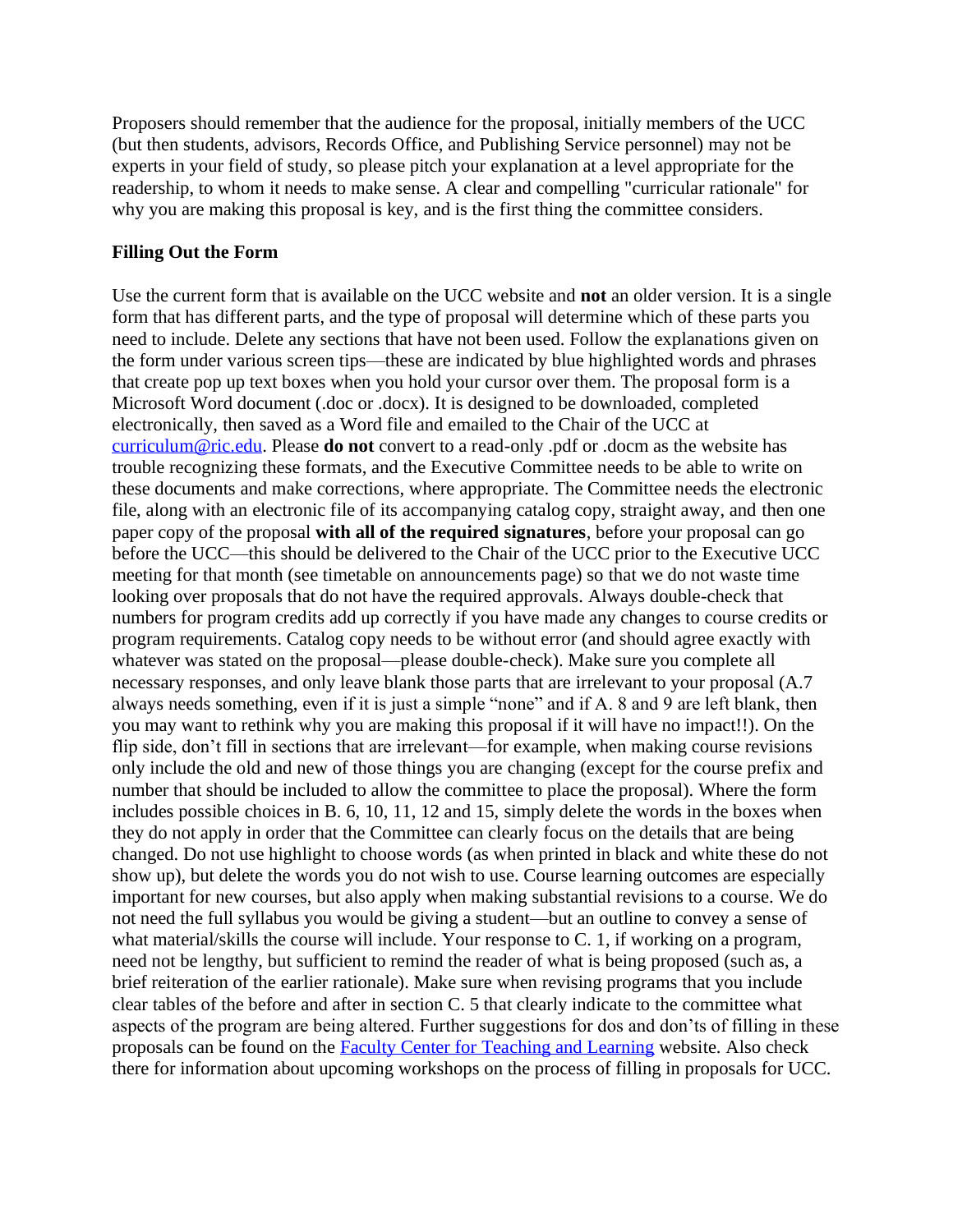Any suggested changes after the proposal has been read, including minor ones, will be reviewed with the originator/proposer before forms are sent to the UCC at large. Maintaining the proposal as a Word document allows it to be posted to the UCC web site, where all members of the college community may view proposals and track them through the approval process.

#### **Submission of Proposals**

After completing your proposal, you should forward it to your department or program chair and your dean for approvals and signatures before submitting it to the UCC; if they do not all sign off then you should not be wasting the committee's time with the proposal. **If proposals involve more than one department, department chairs and deans of all affected programs must acknowledge or approve and sign the proposal** (see below for further guidelines on acknowledgements and approvals). While the Executive Committee will look at a proposal without the signature page, it will not be placed upon the agenda of the UCC until the Chair has a hard copy of the signature page, and the agenda is typically published one week before the UCC's scheduled meeting. Proposals to revise anything within the General Education Program **must** be approved by the Committee on General Education **before** they are submitted to the UCC, and need to be signed by ALL the Deans. Proposals which affect Graduate courses **must** be approved by the Graduate Curriculum Committee, and need to be signed by the Chair of that committee, **before** they are submitted to the UCC. The Board of Education must approve proposals for new programs and/or substantial revisions (more than 25%) of existing programs for Higher Education once they have passed through UCC. The UCC website will indicate when the necessary approvals have been made on its documents page, and the date on which the proposal, if passed, will go into effect. The originator will receive an e-mail confirmation once their proposal has reached final approval (along with other people who will need to know, such as the Director of the library,

Records etc.).

To submit your proposal to the UCC, email an electronic version of your completed form as an attachment (with names and affiliations typed onto the signature sheet of those who will be signing). Only send those parts of the form that apply to your specific proposal. Please name the file to reflect the content of the proposal (eg. The number of the course being proposed or changed [such as ENGL 161] or the discipline of the program [such as CHEMprog] and **do not** leave spaces in the name as these cause problems during upload). Make sure that any required tables, course outline, or syllabi are pasted into the proposal so that you are sending a single file (please do not send as separate documents), to the Chair of the UCC, at [curriculum@ric.edu.](mailto:curriculum@ric.edu) The only additional file that you **must** include is your catalog copy. Please follow the detailed instructions that appear on the "Forms and Information" section of the UCC website to create this copy. On completing your proposal, please acquire all necessary signatures. The paper copy of the form with signatures should be sent to the Chair of the UCC as soon as it is completed. If the chair does not have this in hand by the time of the UCC meeting, your proposal will be tabled. Dates of meetings and when proposals are due for each one are posted on the UCC website, but as a general guide, proposals need to be sent in about a month ahead. This is to give the Executive Committee time to check them over before submitting them to the full committee.

#### **The Executive Committee**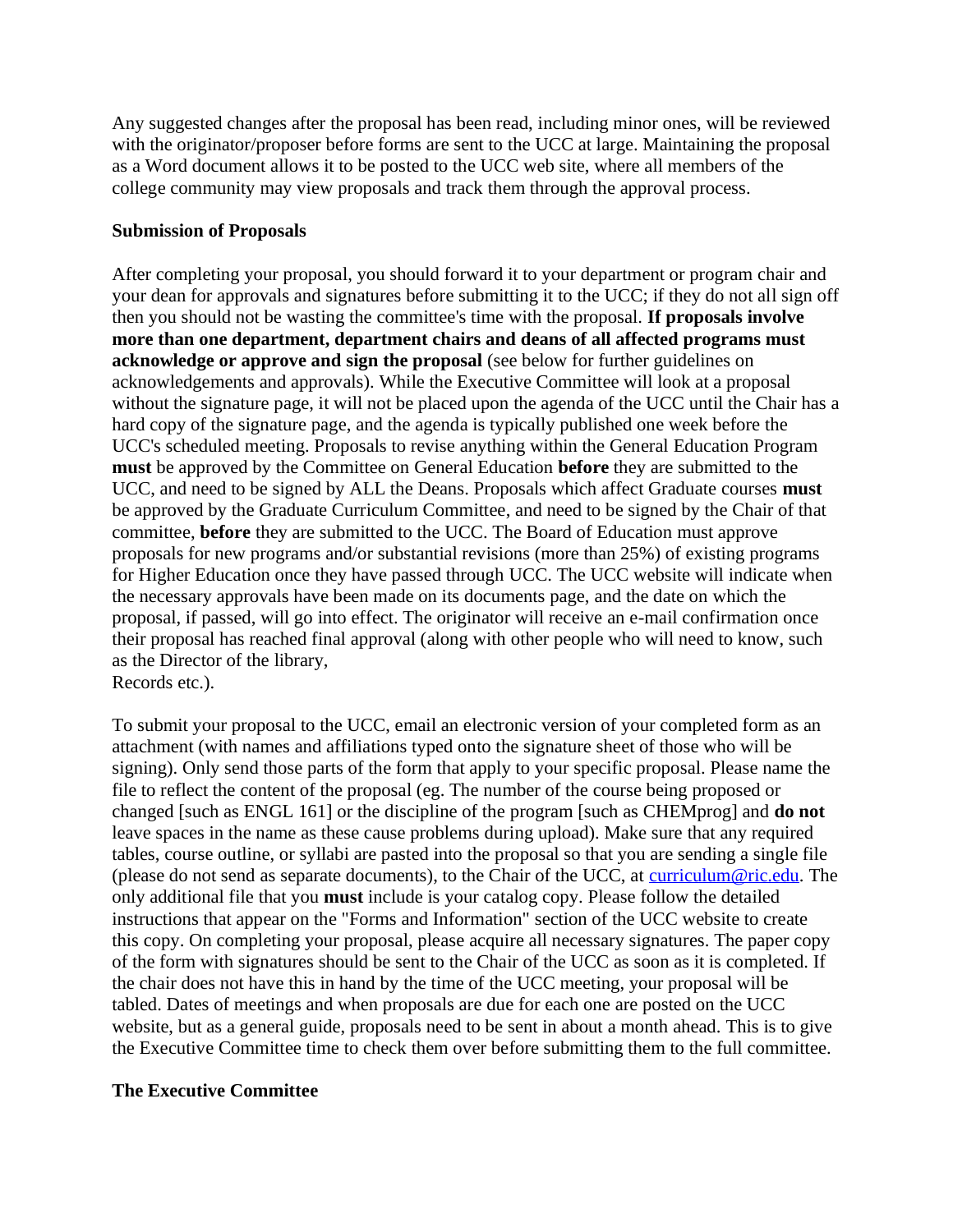The Executive Committee of the UCC examines proposals for completeness (which includes all necessary signatures) and conformity to committee policy. They then recommend or do not recommend that the proposal be placed on the agenda of the next UCC meeting. Failure to recommend placement on the agenda will mean that the proposal is returned to the originator for repairs or revision or consultation with other concerned elements of the College community. If a proposal is returned to the originator, the Chair of the UCC confers with the originator about needed revisions. If these problems are relatively minor and can be fixed in time, the Executive Committee may allow placement on the agenda for that month's meeting. If the UCC finds further problems with the proposal during its meeting, there is also the possibility of friendly amendments to effect repairs on the floor. These, however, must be made by the representatives of the originator's constituency or by a member of the Executive Committee, in consultation with the originator. Only members of the UCC may make motions to amend a document before the Committee.

#### **The Undergraduate Curriculum Committee**

The UCC receives proposals listed on its agenda, and after deliberation, approves, rejects, or tables a proposal. If a paper copy of the proposal, with all required signatures, has not been submitted to the Chair prior to this meeting, the proposal will be automatically tabled. It is recommended that the originator/proposer (or a representative) attend the UCC meeting at which their proposal is being discussed in order to be able to respond to any questions that may arise. If questions about the proposal cannot be resolved at the meeting, then it will need to be tabled to the next meeting. If a proposal is not approved by the UCC, it may be referred back to the originator with an explanation of the reasons for disapproval. The proposal may be revised and resubmitted. Once a proposal is approved, an Action Form (see Appendix II-A), which includes an explanation of the proposal, is completed by the Chair of the UCC. This is forwarded to the Vice President for Academic Affairs, who signs or does not sign the Action Form after checking it for content, and forwards it to the President who approves or rejects the action. Proposals that are rejected by the President are returned to the UCC for reconsideration. Notice of approved proposals is sent to the originator. The UCC website shows the progress of any submitted proposal, including when the proposal has been forwarded from the Executive Committee to the UCC, when it has been approved or rejected by the UCC, the Vice President for Academic Affairs, the President, and, if necessary, the Board of Education, along with the date on which the proposal will go into effect.

The action contained in a proposal becomes official only after presidential approval and, if needed, Board of Education approval or notification. Monthly lists of these actions are also included on the UCC website.

#### **Policy**

It is the policy of the Chair of the UCC with the advice of the Executive Committee of the UCC to refuse to accept, for agenda, proposals that are incomplete or that do not contain necessary information as outlined in the UCC Manual. It is the responsibility of the proposer to keep abreast of any changes in these requirements. The Executive Committee may ask for minor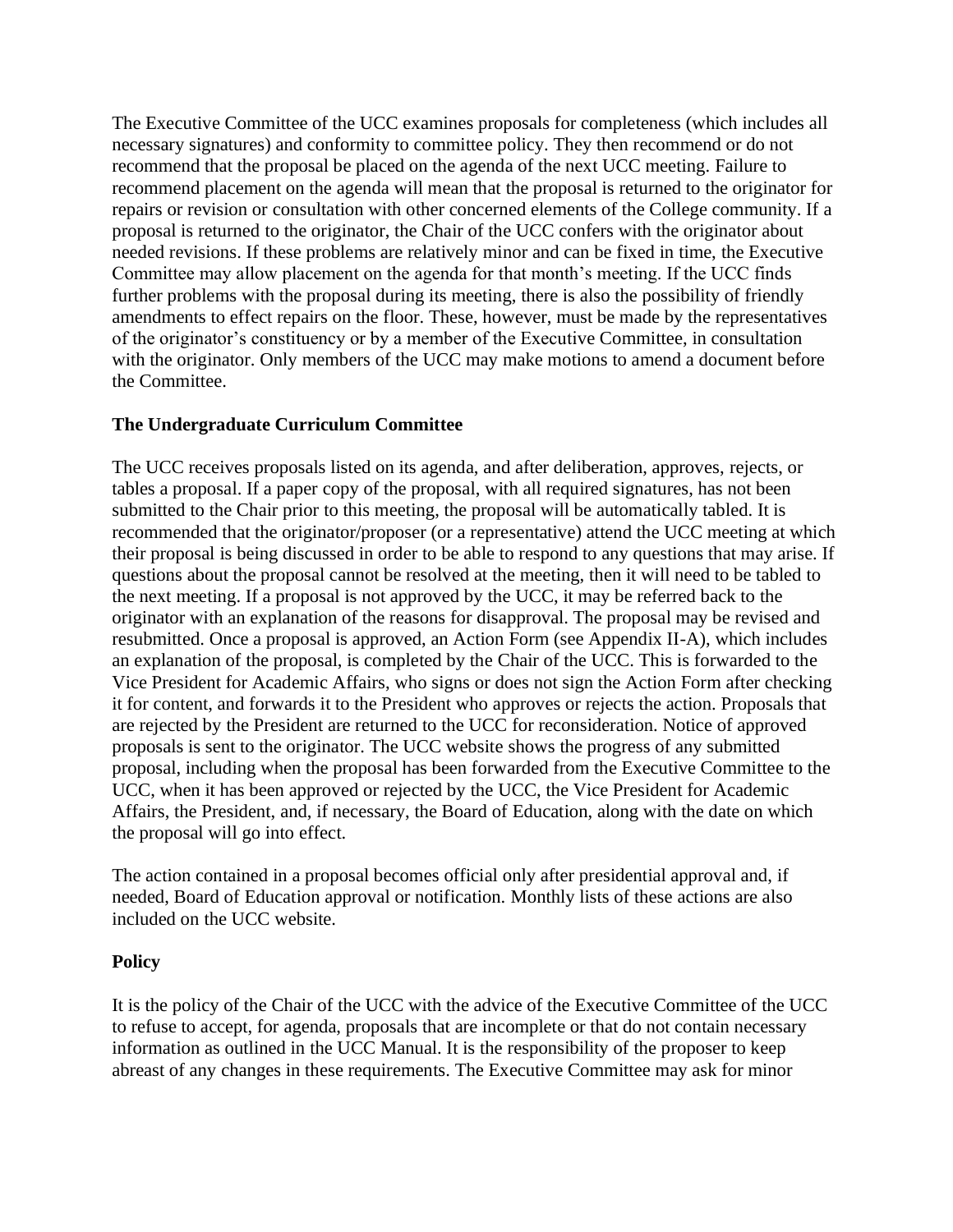revisions. Revised proposals must be ready at least one week before the scheduled meeting of the UCC to give the committee time to read materials thoroughly prior to the meeting.

The Executive Committee may also suggest major revisions to a proposal or recommend that the proposal be withdrawn or reconsidered. These recommendations are made based on the consensus that the proposal would not be approved by the UCC as a whole. The proposer may decide to revise the proposal or elect to withdraw it entirely.

If your proposal will require any resources managed through Information Services, then the VP of Information Services must be informed prior to submitting the proposal to ensure that such resources will be available, and there should be a signature from the VP of Information Services on the form to reflect their approval of this. This action also should be noted on your proposal in the relevant section (A.7), where you are asked to describe the impact of the proposed change on college resources.

Once the Executive Committee forwards proposals to the Undergraduate Curriculum Committee, the Chair will place them on the agenda of the Committee in chronological or logical order as received with other proposals. A proposal with interdepartmental or institutional concerns may be considered at one meeting with final action postponed until a subsequent meeting.

The Undergraduate Curriculum Committee does not have jurisdiction over administrative arrangements for implementing approved proposals. Hence, any references in proposals to administrative arrangements are viewed solely as informational by the committee.

#### **Additional Guidelines**

Course numbering: If changing the number, or creating a new one, please check to make sure the number is not being used for another course, especially for a newly approved course that does not yet appear in the current catalog. Check for recent approvals that may not yet be in the catalog on the UCC website—the document names reflect abbreviations and numbers of courses/programs that are being proposed or revised. To help avoid confusion in transcripts and course repetition, the course number should not have been used for a course recently discontinued.

Course numbering system:

First digit: Indicates the level of the course.

- 0: These courses carry college credit in terms of the student's credit total for the semester, but do not count toward graduation requirements, so courses numbered 000-099 are effectively non-credit courses.
- 1 or 2: Lower division undergraduate courses, primarily for first year students or sophomores. These are introductory and foundational knowledge courses normally taken in undergraduate students' initial years at the college.
- 3 or 4: Upper-division undergraduate courses, usually taken by juniors or seniors. **All must** have some kind of prerequisite—either other lower division courses, number of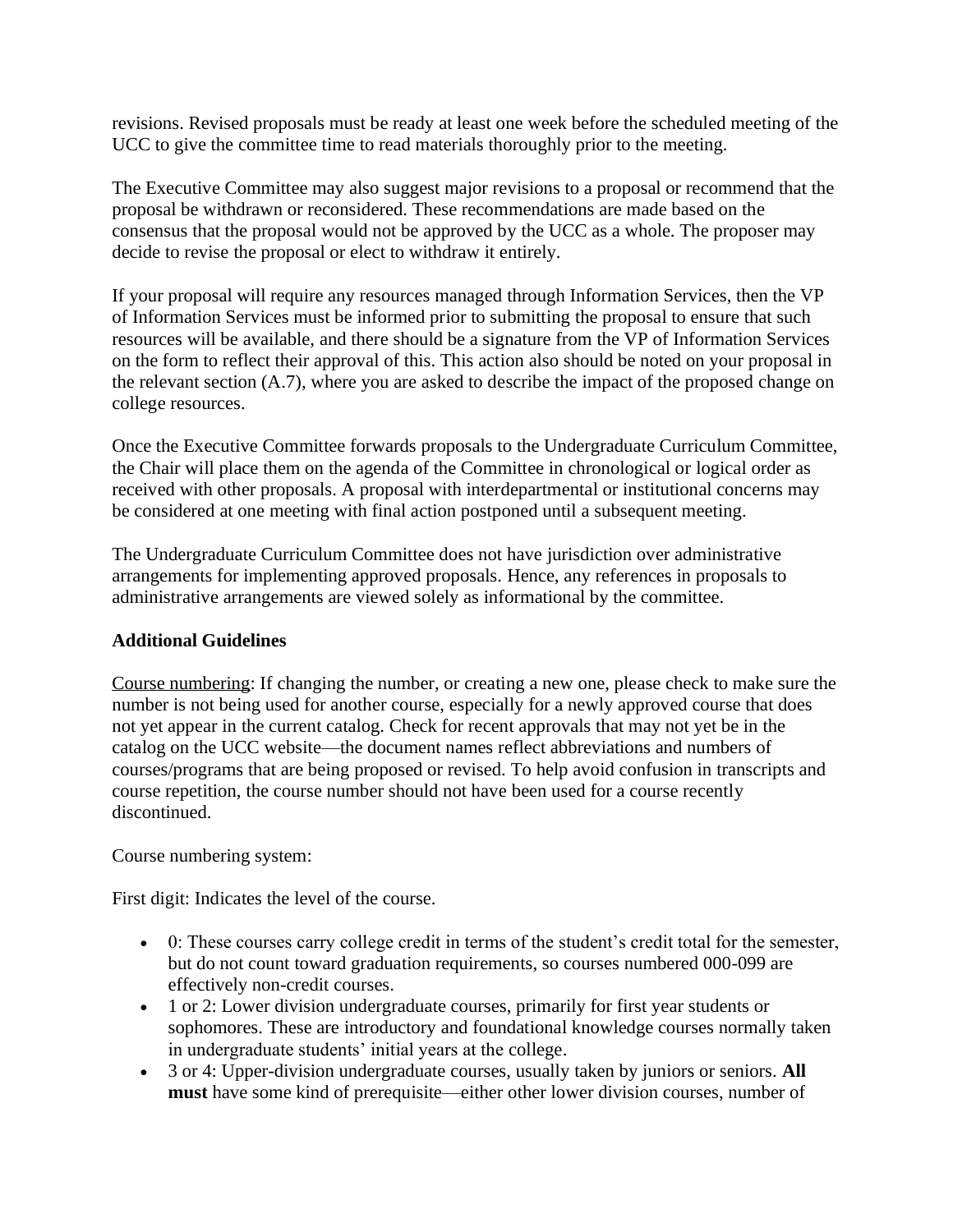credits taken, or permission of department/program chair. Courses whose first digit is 4 may be taken by graduate students, but the number of 400 level credits acceptable in a graduate program is limited by graduate program policies.

- 5: Graduate courses. Undergraduates are not usually admitted to these courses.
- 6: Doctoral program courses, available only to doctoral students.

Second digit: Conveys special information about the course.

- 6: A seminar or general education core course.
- $\bullet$  8: A workshop.
- 9: Directed study

Second and third digit:

- 50: Courses with temporary topical content or courses that are being developed. These courses must be approved by the dean or director but do not come before the Curriculum Committee until they have been offered wit the same content three times, when they should be converted to become permanent courses.
- 80: Workshop courses with temporary topical content. These courses must be approved by the dean or director but do not come before the Curriculum Committee.

Word limits: Titles are limited to six words, course descriptions to 30 words.

Credit hours per semester (and issue of discrepancy between this and contact hours per week): Courses are usually no more than four, although student teaching and internships may have more than four credit hours. Often the number of contact hours per week and credit hours per semester is the same, although courses with labs or studio time may have more contact hours than credit hours. If there is a difference between contact and credit hours, indicate why in the designated space.

Curricular rationales: This is a very important section, and often the one to which committee members first turn. **Never** leave this blank. Explain how your proposal strengthens the curriculum of a department, program, major, or concentration. Reasons may include the changing knowledge base of the field, updated language and terminology, the changing needs of students and society, relationships among and consistency with other College programs, professional needs, and changes in content emphasis. When revisions of programs are in response to external evaluations, the proposal must include the curricular reasons for the revisions. Clearly explain how the proposal will satisfy the goals of the department and the goals and mission of the College.

Catalog Copy for programs: include all information you want published in the catalog, formatted as you want it to appear. Information may include Course Requirements, Admission Requirements, Retention Requirements, Course Requirements for a Minor, Professional Components, Requirements for a Certificate Program, etc. If program information will require the addition of new catalog pages, indicate the placement of these pages, in relation to the existing catalog.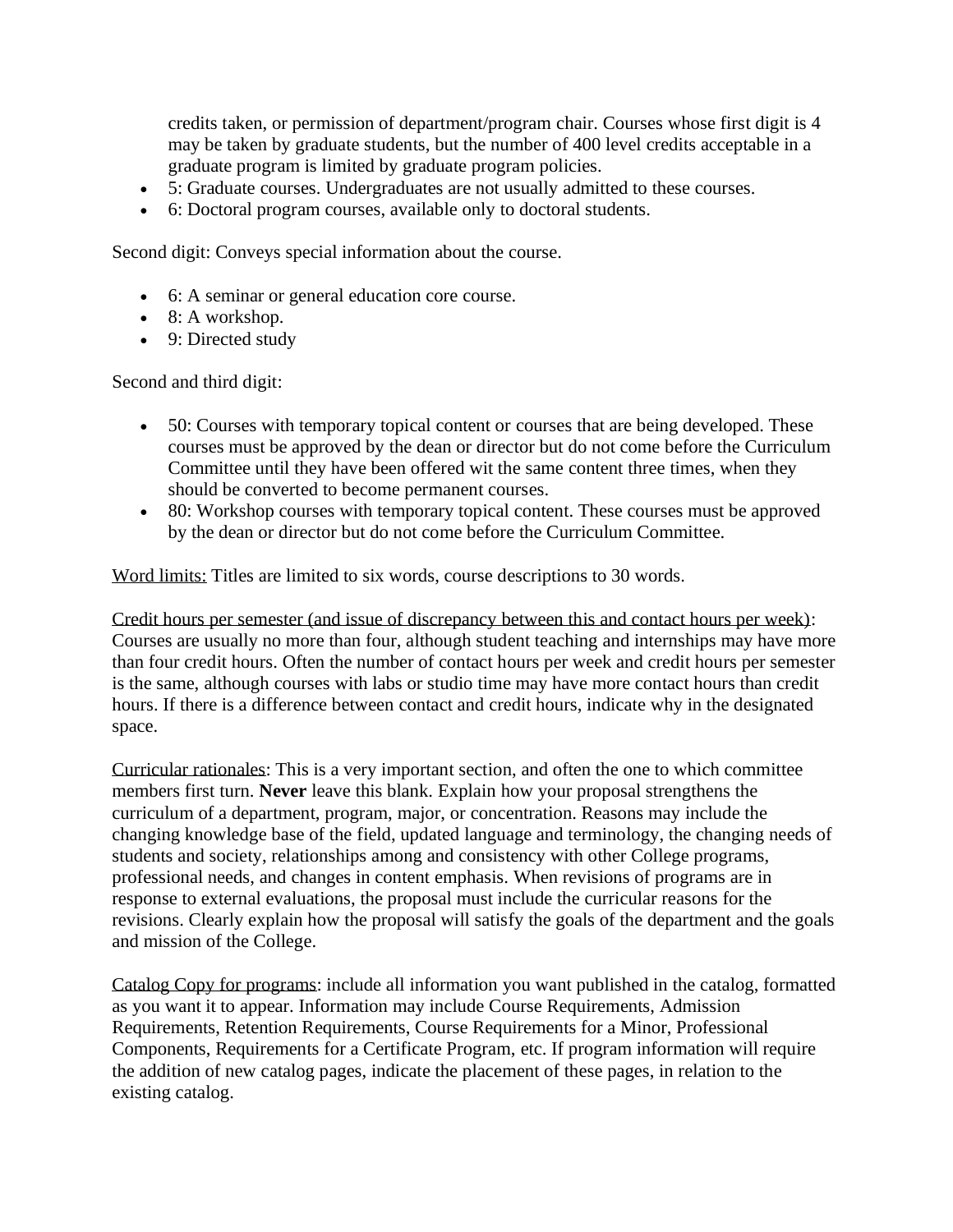## **Acknowledgments and Approvals**

### **In brief:**

- A new program that includes courses from other departments, needs all of their **approval** signatures (along with their respective Deans).
- A revised program that is adding courses from other departments (whether they be required or optional), or changing a course previously included that is offered by another department from optional to required, needs their **approval** (along with their respective Deans).
- If your department wishes to delete a course that is offered in a program in another department, you need only their **acknowledgment.**
- A revised program that is deleting courses from other departments, or changing a course previously included that is offered by another department from required to optional, needs only their **acknowledgment**.
- A revised program that utilizes courses from other departments, but in the revision these courses are not being added or deleted needs neither acknowledgment nor approval from those departments (only the departments for which a change is being made need sign).

## **In more detail:**

Acknowledgement signatures (with dates) are needed from:

- The chair or director of any department or program which includes a course that you are revising or deleting as part of their program, along with the Dean of that department/program.
- Any persons in charge of other elements of the College that are affected by this proposal. For example, proposals that directly or tangentially involve or affect resources provided by or activities of other elements of the College, such as the computer center, multimedia center, or other departments.
- The library will be automatically informed of all proposals once they have been approved, and so proposals will no longer require the acknowledgment signature of the Director of the Library, unless specialized resources are necessary.

Acknowledgment signatures indicate awareness (not necessarily endorsement or approval) of the impact of the proposal. If appropriate, these signatures may be accompanied by statements of support (or nonsupport) for the proposal. Affected persons may also appear before the Undergraduate Curriculum Committee to speak for or against a proposal.

## **Approvals**

Approval signatures (with dates) are needed from:

• The chair or director of the department originating the proposal must sign, as well as the appropriate dean.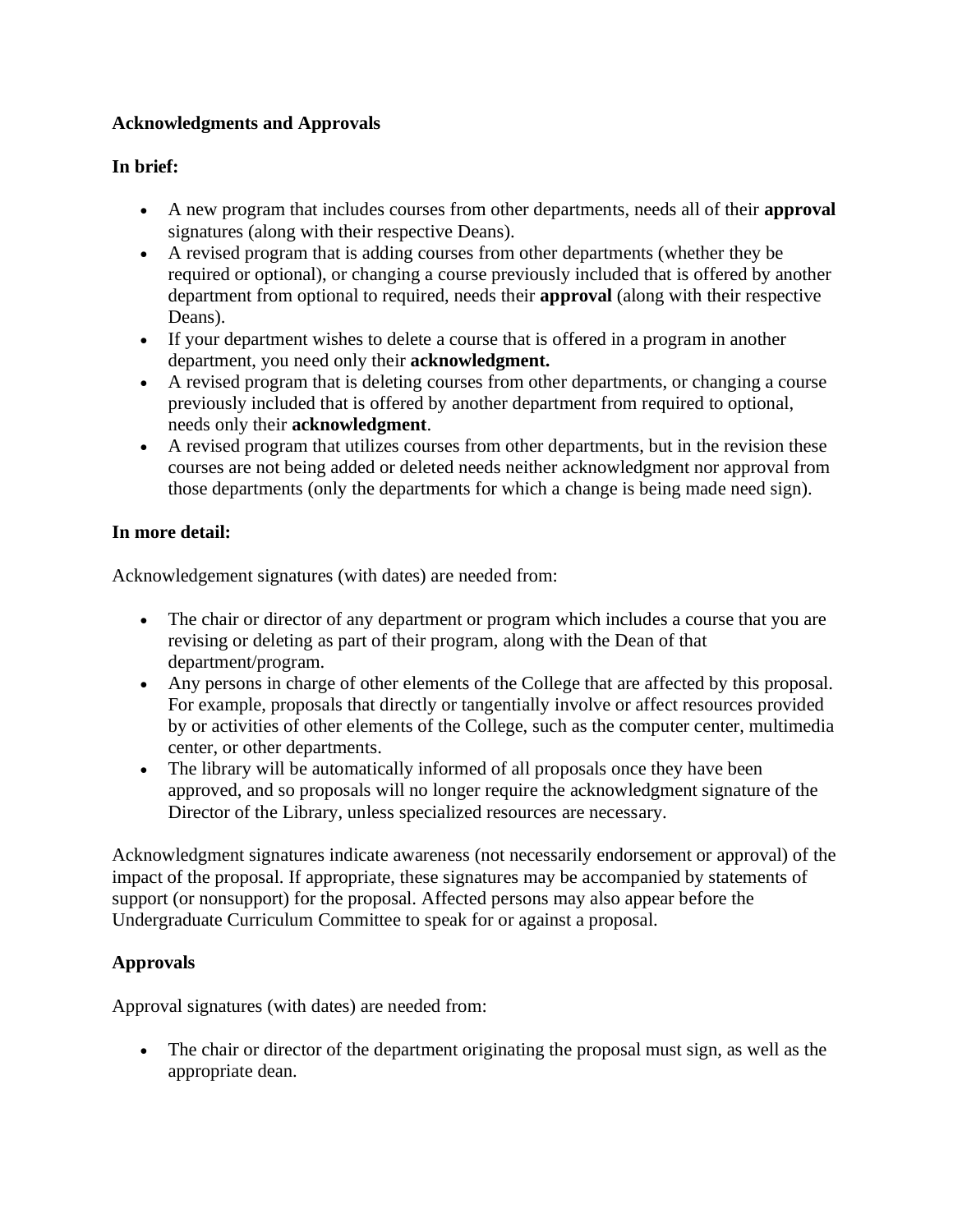- The chair or director of any department or program that will be offering any courses you request in a new or revised program, along with the relevant Dean.
- Proposals that involve more than one school of the College must be signed by all concerned deans.
- If a proposal involves a general education course or policy in any way, the proposal must come before COGE for consideration and obtain the Chair's signature before it comes to UCC. It must also be signed each dean or their proxy. If COGE disapproves a proposal that has General Education implications, the proposal may come before the Undergraduate Curriculum Committee on appeal from a negative response from COGE, but rarely will the Undergraduate Curriculum Committee contradict a decision by its own subcommittee.

N.B. Proposals that do not have the necessary signatures prior to a UCC meeting will be tabled.

# **4.3. Revision of Existing Policy or Practice or a New Policy or Practice**

Proposals for revisions of existing curricular policy, curricular practice, or for new policy or procedures may be submitted in writing to the Chair of the Committee. Such proposals should include a clear rationale and explanation of the need for the proposed revision or addition of policy or practice. It should also describe the possible impact on the College-faculty, students, staff, administration and resources. The Undergraduate Curriculum Committee may schedule open hearings on proposals of far-reaching implications, if appropriate, or may agree if requested to do so. Note that proposals for changes in Academic policy or practice must be sent to the **Committee** 

on Academic Policy and Procedures or to the Executive Committee of the Rhode Island College Council.

# **4.4 Glossary of Terms (Updated 11/21/2014)**

The following glossary of terms are used to define parts of programs:

**Capstone** means culminating or crowning. It is used to describe a course that is the culminating experience for a program of study.

**Certificate of Undergraduate Studies (CUS)** programs are primarily for undergraduate-level students, where the certificate components consist mostly of Rhode Island College undergraduate-level courses. Admission and retention requirements are significant. These certificates typically provide applied academic and/or professional training.

**Certificate of Continuing Studies (CCS)** programs are primarily for non-degree students, where the certificate components consist primarily of courses and/or workshops earning credits not associated with undergraduate or graduate programs at Rhode Island College, such as continuing education units (CEUs), college Outreach Program credit, etc. Admission and retention requirements for most CCS programs are minimal. These certificates typically provide professional development, vocational training, or personal enrichment.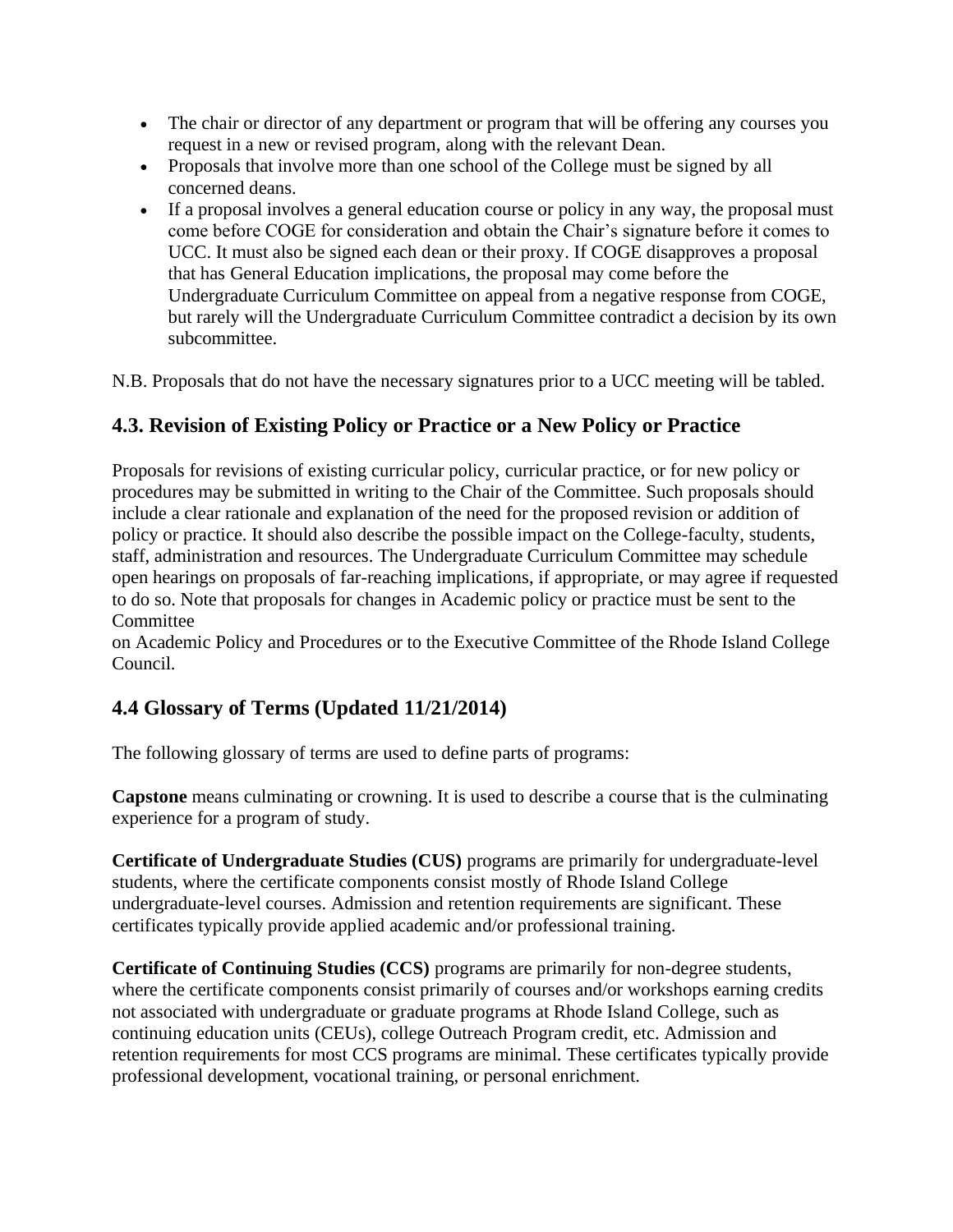**Cognates** are required courses in disciplines related to the major; they are intended to broaden and enhance the major.

**Concentration** is the area of specialization. Courses in the concentration are a group of courses that relate specifically to the student's area of study.

**Curriculum** represents the student's total program of study (normally requiring a minimum of 120 semester hours) and usually consists of (1) the General Education Program; (2) a major, or for elementary education, a teaching concentration; (3) cognates; and (4) electives. Education curricula also require a professional education sequence. For the sake of clarity, "program of study" is preferred over "curriculum."

**Directed Study** are courses numbered X90 and are designed to be a substitute for a traditional course under the instruction of a faculty member.

**Electives** are courses that the student may choose beyond the specifically required courses in order to fulfill the degree requirements (normally 120 semester hours for undergraduate degrees).

**Independent Study** are courses numbered X9X and the term applies to courses in which students select a topic and undertake concentrated research or creative activity mentored by a faculty member. These are the courses that students who are pursuing departmental honors will take.

**Interdisciplinary major** is a group of ten or more courses that form a major but that cut across departmental lines.

**Major** is the discipline or academic area that the student studies in depth (normally requiring a minimum of 30 semester hours).

**Minor** is a secondary specialization in a degree program (normally requiring a minimum of 18 semester hours).

#### **Mode of Instruction**

- **Standard Classroom:** A course that meets at a pre-determined time and place, in-person, on a regular schedule throughout the term. The course may include use of online learning management system(s).
- **Hybrid:** A course in which a portion of standard classroom instruction is replaced by online learning.\*
- **Distance:** A course in which all teaching and learning takes place online. There are no in-person meetings.

\* All General Education Connections courses must include at least 50% Standard Classroom instruction.

**Sequence** is a listing of courses in the order they are to be taken by the student.